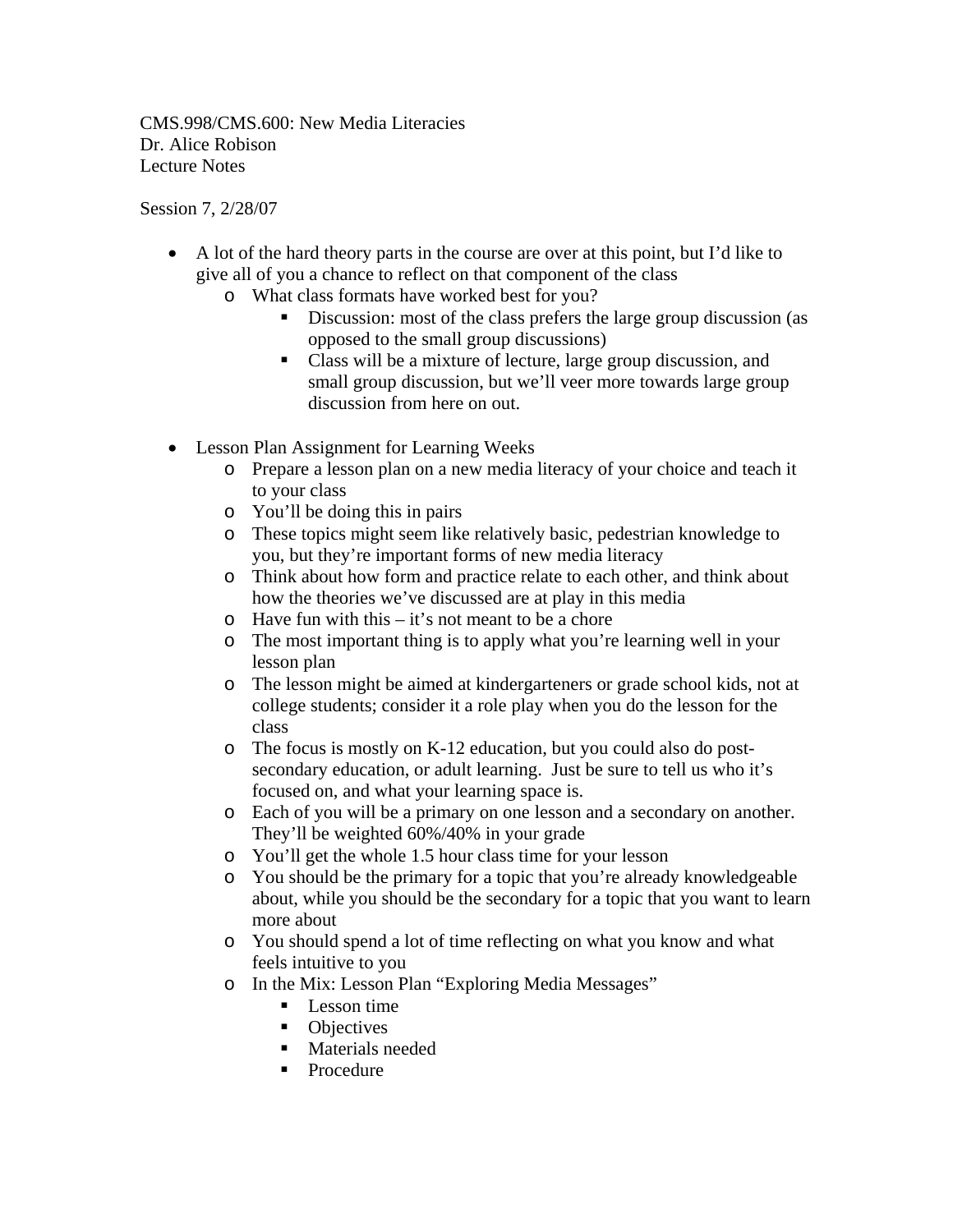- Classroom Assessment (notice that here, this is all about what a student did, rather than what they learned)
- Relevant National Standards
- **Life Skills**
- Reading: Hoobs, "Storytelling Structures"
	- o *As I Lay Dying* reality show project
	- o How should the project be judged?
		- "Judged" sounds so final
		- $\blacksquare$  It's useful to give the kids clear and objective criteria for what they're aiming for though
	- o What do you think the teacher would say that her goal is?
		- Help the students better evaluate information
		- Get the students to see that they're being manipulated
		- $\blacksquare$  See the distinctions between fact and emotions
		- Gain perspective on how media relates with you emotionally, and how it connects with you
	- o Individual writing:
		- Every member of the class is going to spend a few minutes jotting down what you think the teacher's main goals for this assignment were.
	- o Further discussion: What are the goals?
		- To provide a more accessible experience understanding the human condition as it's represented in "high-brow" literature by giving students access to understanding it with a "low-brow" genre approach
		- To provide students with a structural sense of how Faulkner wrote the different points of view and that we as readers don't really know what the truth of the story is (mirroring the effects of the fictional docudrama)
		- To give students much-needed practice in a group situation and all the implications of that (splitting up work, taking responsibility, sharing ideas)
		- Give students experience reflecting on genre conventions and how it positions relationship between reader and text
		- To learn the thought process of making media that may be viewed by a large audience; to understand how that might influence the media they consume daily
		- To understand the concept of audience
		- To show which stories *aren't* told, how they can be reinterpreted, the ethics of choosing what parts of the story get told and the responsibility of that
		- Allow students to see themselves as story tellers (rather than just reading a text written by someone else), to translate that and adopt it to a new media under their own socio-cultural contexts and create new meanings and texts based on that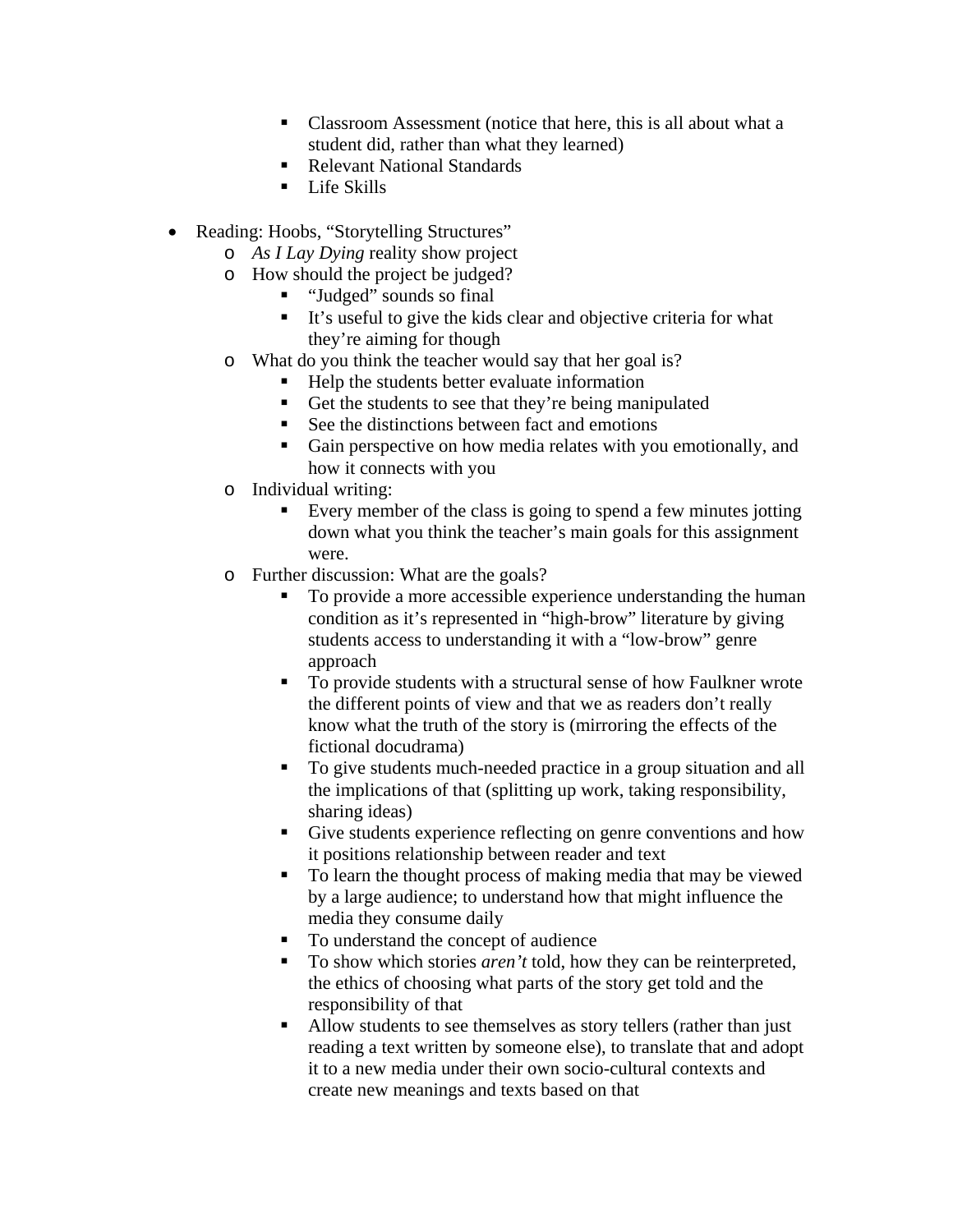- To create a sense of personal involvement with the literary canon and finding something relevant for the learner
- To allow students to change the story as they see fit (like fan fiction)
- To expand beyond the test-taking culture of IRE and get at bigger thematic structures of emotion, spirituality, human experience
- To translate ideas across different transmedia practices
- To provide students with fun
- To transmit the content knowledge of *As I Lay Dying*
- Create an assignment of your own that has the same goals as this As I Lay Dying Assignment, but it should be a totally different assignment/project of your own design
	- o You'll work in pairs
	- o This isn't supposed to be formal, it should just be creative and fun
- Class Discussion: What did you come up with?
	- o Group 1: translating the text of The Little Mermaid into Web formats:
		- An instant messager conversation where Ariel can only communicate in emoticons but the prince can say whatever he wants
		- Facebook vs. MySpace
		- **Blogging**
		- Craig's List Missed Connections
		- **Transmedia translation**
		- Exploring the interplays between these old and new media technologies that are either interactive or one-way
	- o Group 2: Looking at Cold Cases the drama show, and then picking your own real unsolved mystery or crime to examine
		- **Interviews and documentary skills**
		- Examining genre
	- o Group 3: "The Simpsons." Students pick a particular segment from The Simpsons and pick a topic of race or gender to examine in a sort of fan fiction, where they stitch the segment together with other pieces of footage and sort of create a conversation about the topic they chose
		- Blogging, students create a forum to deal with their questions and conversations about how to do the project
	- o Group 4: Students create a satire in the form of a comic to explore a particular genre. We don't yet have a particular film in mind, but the whole class would work with one serious film, and each student/group would choose a particular topic, theme, or thread from the film to present in a storyboard
		- Genre exploration
	- o Group 5: